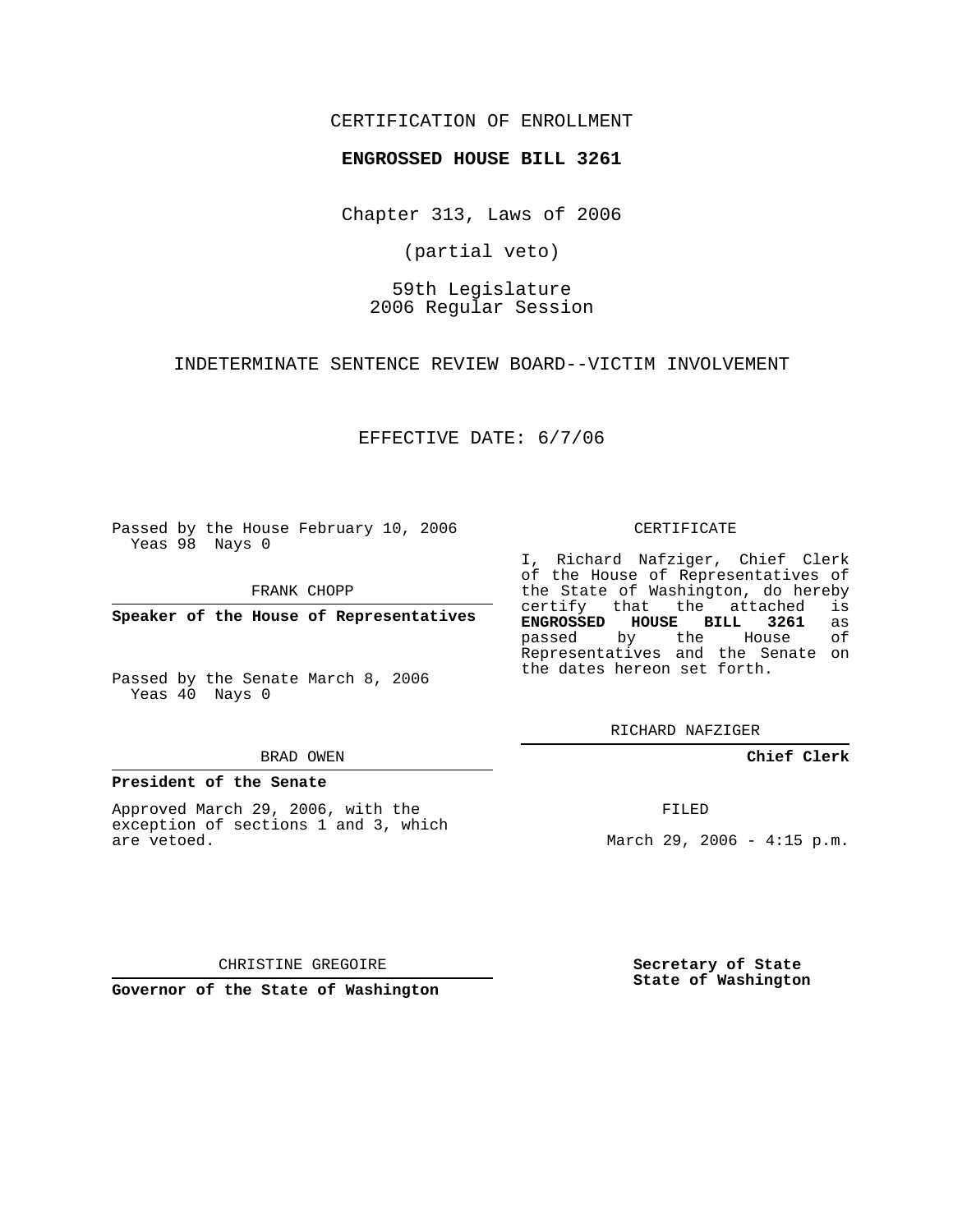# **ENGROSSED HOUSE BILL 3261** \_\_\_\_\_\_\_\_\_\_\_\_\_\_\_\_\_\_\_\_\_\_\_\_\_\_\_\_\_\_\_\_\_\_\_\_\_\_\_\_\_\_\_\_\_

\_\_\_\_\_\_\_\_\_\_\_\_\_\_\_\_\_\_\_\_\_\_\_\_\_\_\_\_\_\_\_\_\_\_\_\_\_\_\_\_\_\_\_\_\_

Passed Legislature - 2006 Regular Session

## **State of Washington 59th Legislature 2006 Regular Session**

**By** Representatives O'Brien, Rodne, Dickerson, Clements, Haigh, Simpson, Pearson, McDonald, Ericks, Kilmer and Williams

Read first time 01/30/2006. Referred to Committee on Criminal Justice & Corrections.

 AN ACT Relating to strengthening the review process by the indeterminate sentence review board by adding two members to the board and allowing victims to provide input at board hearings involving offenders sentenced under RCW 9.94A.712; amending RCW 9.95.003 and 9.95.420; and declaring an emergency.

BE IT ENACTED BY THE LEGISLATURE OF THE STATE OF WASHINGTON:

 *\*Sec. 1. RCW 9.95.003 and 1997 c 350 s 2 are each amended to read as follows:*

 *The board shall consist of a ((chairman)) chair, a vice-chair, and ((two)) three other members, each of whom shall be appointed by the governor with the consent of the senate. Each member shall hold office for a term of five years, and until his or her successor is appointed and qualified. The terms shall expire on April 15th of the expiration year. Vacancies in the membership of the board shall be filled by appointment by the governor with the consent of the senate. In the event of the inability of any member to act, the governor shall appoint some competent person to act in his stead during the continuance of such inability. The members shall not be removable during their*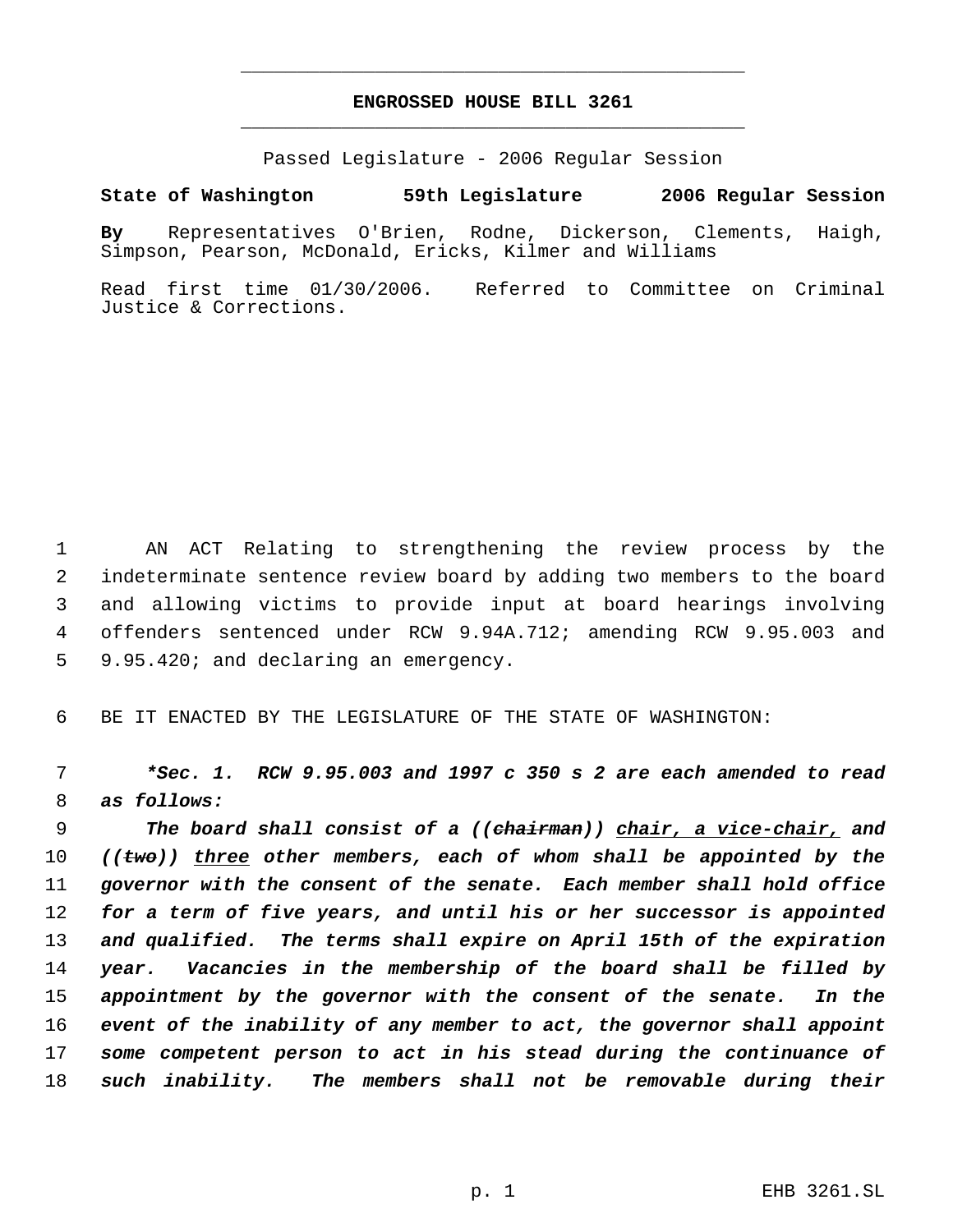*respective terms except for cause determined by the superior court of Thurston county. The governor in appointing the members shall designate one of them to serve as chairman at the governor's pleasure. The members of the board and its officers and employees shall not engage in any other business or profession or hold any other public office without the prior approval of the executive ethics board indicating compliance with RCW 42.52.020, 42.52.030, 42.52.040 and 42.52.120; nor shall they, at the time of appointment or employment or during their incumbency, serve as the representative of any political party on an executive committee or other governing body thereof, or as an executive officer or employee of any political committee or association. The members of the board shall each severally receive salaries fixed by the governor in accordance with the provisions of RCW 43.03.040, and in addition shall receive travel expenses incurred in the discharge of their official duties in accordance with RCW 43.03.050 and 43.03.060.*

 *The board may employ, and fix, with the approval of the governor, the compensation of and prescribe the duties of a secretary and such officers, employees, and assistants as may be necessary, and provide necessary quarters, supplies, and equipment. \*Sec. 1 was vetoed. See message at end of chapter.*

 **Sec. 2.** RCW 9.95.420 and 2002 c 174 s 1 are each amended to read as follows:

 (1)(a) Except as provided in (c) of this subsection, before the expiration of the minimum term, as part of the end of sentence review process under RCW 72.09.340, 72.09.345, and where appropriate, 72.09.370, the department shall conduct, and the offender shall participate in, an examination of the offender, incorporating methodologies that are recognized by experts in the prediction of sexual dangerousness, and including a prediction of the probability that the offender will engage in sex offenses if released.

 (b) The board may contract for an additional, independent examination, subject to the standards in this section.

 (c) If at the time the sentence is imposed by the superior court the offender's minimum term has expired or will expire within one hundred twenty days of the sentencing hearing, the department shall conduct, within ninety days of the offender's arrival at a department of corrections facility, and the offender shall participate in, an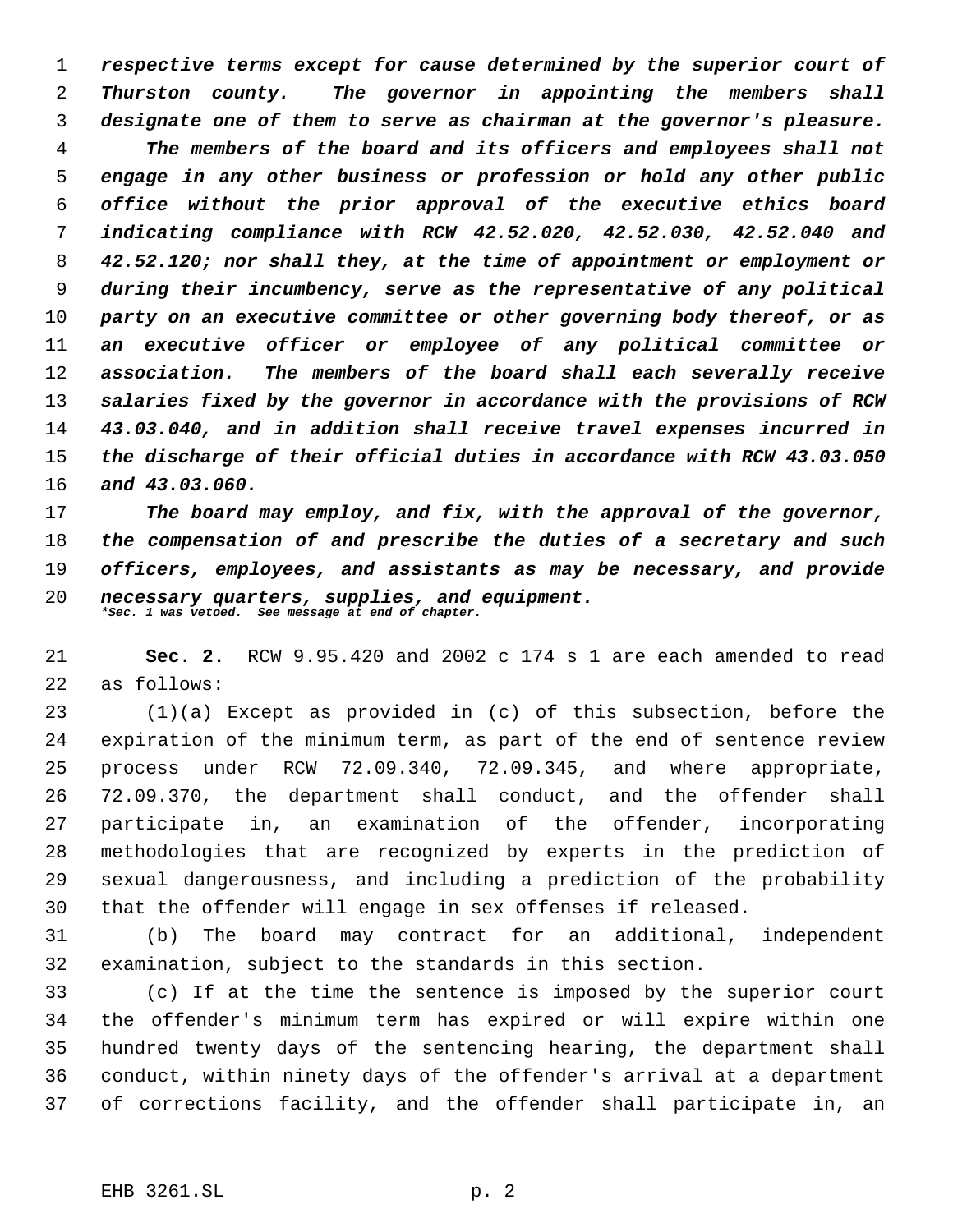examination of the offender, incorporating methodologies that are recognized by experts in the prediction of sexual dangerousness, and including a prediction of the probability that the offender will engage in sex offenses if released.

 (2) The board shall impose the conditions and instructions provided for in RCW 9.94A.720. The board shall consider the department's recommendations and may impose conditions in addition to those recommended by the department. The board may impose or modify conditions of community custody following notice to the offender.

 (3)(a) Except as provided in (b) of this subsection, no later than ninety days before expiration of the minimum term, but after the board receives the results from the end of sentence review process and the recommendations for additional or modified conditions of community custody from the department, the board shall conduct a hearing to determine whether it is more likely than not that the offender will engage in sex offenses if released on conditions to be set by the board. The board may consider an offender's failure to participate in an evaluation under subsection (1) of this section in determining whether to release the offender. The board shall order the offender released, under such affirmative and other conditions as the board determines appropriate, unless the board determines by a preponderance of the evidence that, despite such conditions, it is more likely than not that the offender will commit sex offenses if released. If the board does not order the offender released, the board shall establish a new minimum term, not to exceed an additional two years.

 (b) If at the time the offender's minimum term has expired or will expire within one hundred twenty days of the offender's arrival at a department of correction's facility, then no later than one hundred twenty days after the offender's arrival at a department of corrections facility, but after the board receives the results from the end of sentence review process and the recommendations for additional or modified conditions of community custody from the department, the board shall conduct a hearing to determine whether it is more likely than not that the offender will engage in sex offenses if released on conditions to be set by the board. The board may consider an offender's failure to participate in an evaluation under subsection (1) of this section in determining whether to release the offender. The board shall order the offender released, under such affirmative and other conditions as the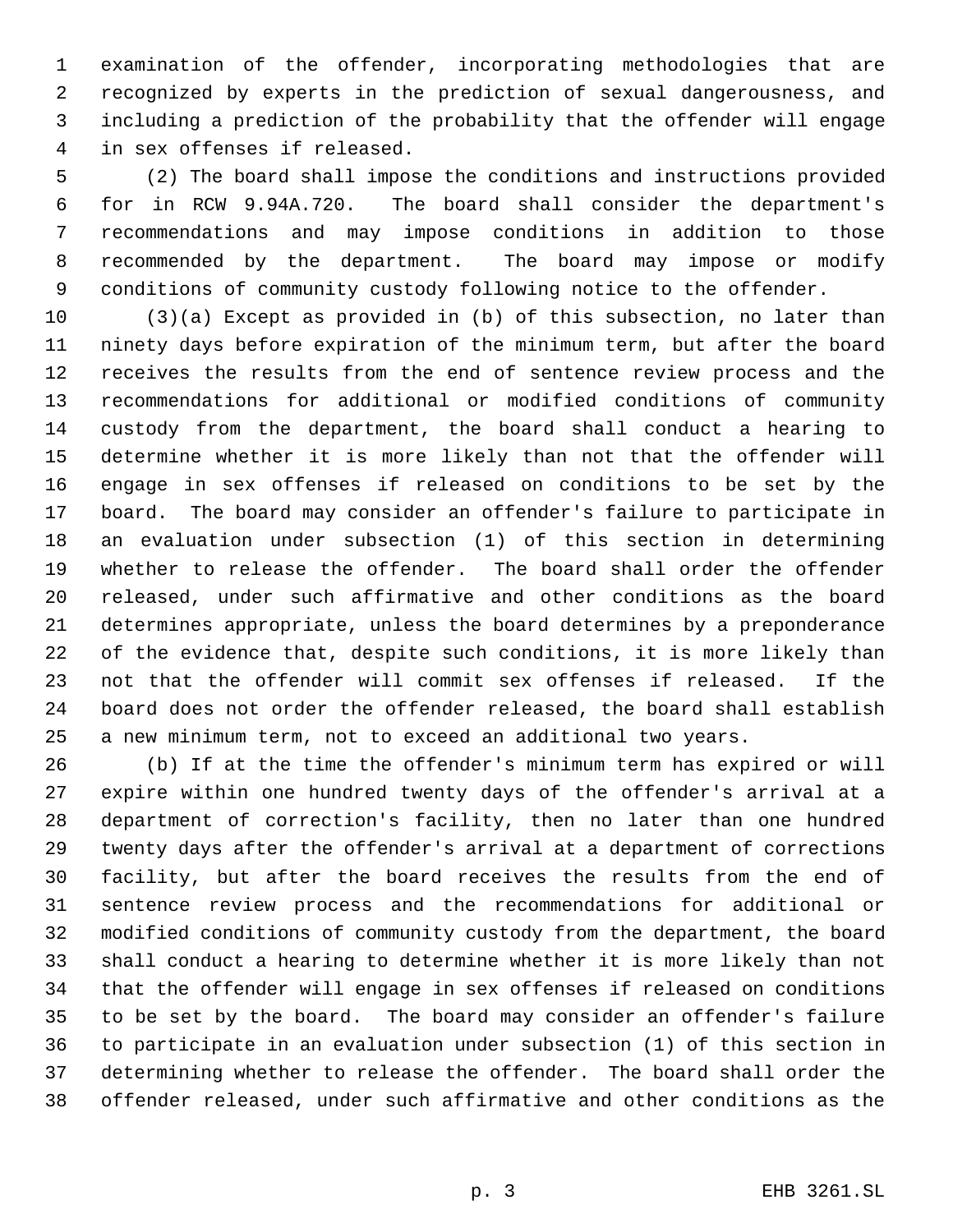board determines appropriate, unless the board determines by a preponderance of the evidence that, despite such conditions, it is more likely than not that the offender will commit sex offenses if released. If the board does not order the offender released, the board shall establish a new minimum term, not to exceed an additional two years.

 (4) In a hearing conducted under subsection (3) of this section, the board shall provide opportunities for the victims of any crimes for which the offender has been convicted to present oral, video, written, 9 or in-person testimony to the board. The procedures for victim input 10 shall be developed by rule. To facilitate victim involvement, county prosecutor's offices shall ensure that any victim impact statements and known contact information for victims of record are forwarded as part 13 of the judgment and sentence.

14 *\*NEW SECTION. Sec. 3. This act is necessary for the immediate* 15 *preservation of the public peace, health, or safety, or support of the* 16 *state government and its existing public institutions, and takes effect*

# 17 *immediately.*

*\*Sec. 3 was vetoed. See message at end of chapter.*

Passed by the House February 10, 2006. Passed by the Senate March 8, 2006. Approved by the Governor March 29, 2006, with the exception of certain items that were vetoed. Filed in Office of Secretary of State March 29, 2006.

Note: Governor's explanation of partial veto is as follows:

"I am returning, without my approval as to Sections 1 and 3, Engrossed House Bill No. 3261 entitled:

"AN ACT Relating to strengthening the review process by the indeterminate sentence review board by adding two members to the board and allowing victims to provide input at board hearings involving offenders sentenced under RCW 9.94A.712."

The Indeterminate Sentencing Review Board (ISRB) is experiencing an increased caseload with the 2001 addition of indeterminate sentencing for sex offenders. New board members will be needed in the future. However, they are not critically needed at this time. In order for the ISRB to run efficiently with its current and projected caseloads, its current staffing and technology limits need to be improved before it adds new board members.

An emergency clause is also unnecessary. Because it is already the practice of the ISRB to provide victims the ability to participate in its hearing process, victims will not be harmed by any delay in enactment. The ISRB is fully supportive of the amendment to Chapter 9.95.420 RCW, and has agreed to comply with the requirements of the amendment in the interim before this bill takes effect.

For these reasons, I have vetoed Sections 1 and 3 of Engrossed House Bill No. 3261.